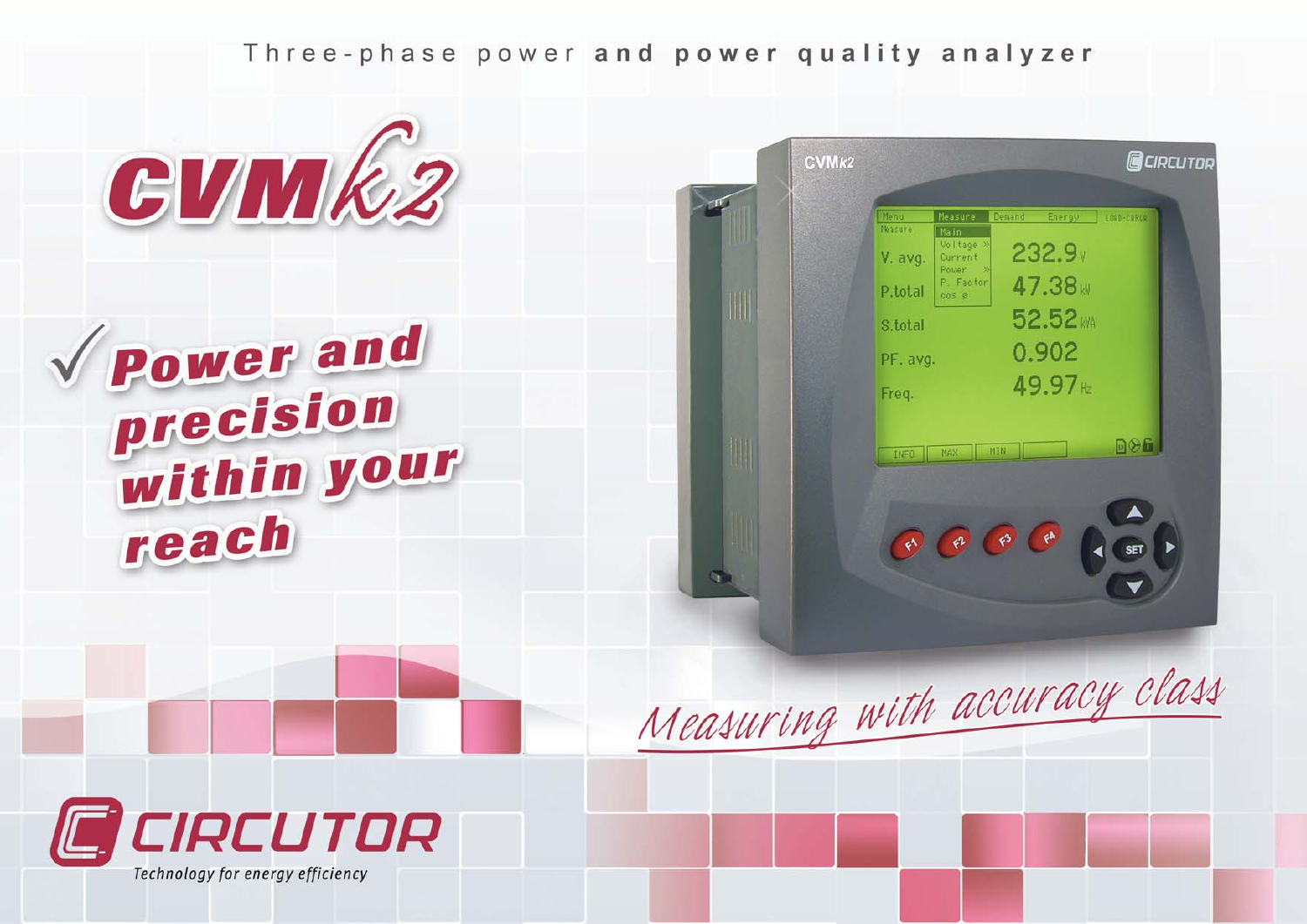

 $CVMk2$ 

tod, Nam

Mod. S/N

Periph num

#### **Power and accuracy**

- ▶ 0.2% or 0.5% class in power and active energy measurement
- $\triangleright$  Over 500 electric parameters display
- $\triangleright$  Both voltage and current harmonics spectrum graphics (to the 50<sup>th</sup>)
- $\blacktriangleright$  Maximum and minimum values capture with timestamp recording
- $\triangleright$  Five voltage inputs and four current inputs (*I<sub>N</sub>*) (*Neutral current*)

#### **Versatile**

- ▶ 96x96 mm, 144x144 mm and 4 inch hole panel assembly and (DIN-rail) fixation as well)
- $\triangleright$  Compact or separate assembly by means of communication cable
- ` Three upgrade slots: digital I/O, analogue I/O and Ethernet with SD memory card (512 MB)
- ` Multiple languages (English, Spanish, etc.)



*One display can monitor up to 32 measuring modules information*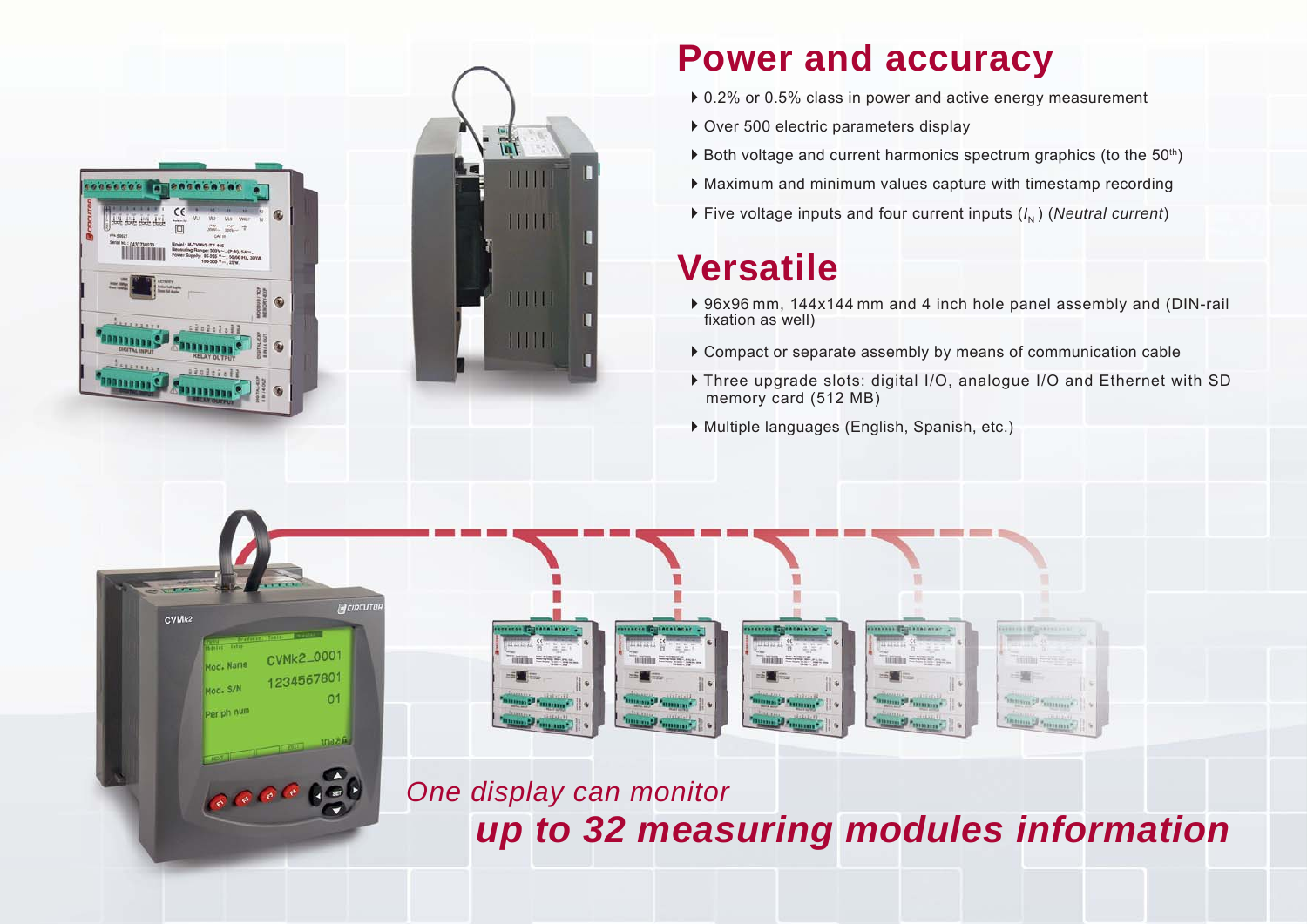#### **Graphic screen**

- ▶ Large size 1/4 VGA display
- $\triangleright$  1 single display can show up to 32 measurement modules
- $\blacktriangleright$  Expansion modules are detected automatically

## **Applications**

- ` Measuring in low and high voltage upstream distribution switchboards
- ` Sub-metering and energy costs charge
- $\triangleright$  Redundant energy consumption metering
- ` Disturbances and voltage events capture
- $\triangleright$  Both voltage and current (V, A) waveform display











| Menu        | Measure                   | Demand | Energy   | LORD-CRRUE |
|-------------|---------------------------|--------|----------|------------|
| Measure     | Main<br>Voltage >>        |        |          |            |
| V. avg.     | Current<br>Pouer:<br>- 22 |        | 232.9v   |            |
| P.total     | P Factor                  |        | 47.38    |            |
|             | cos <sub>0</sub>          |        |          |            |
| S.total     |                           |        | 52.52 MA |            |
| PF. avg.    |                           |        | 0.902    |            |
|             |                           |        | 49.97    |            |
| Freq.       |                           |        |          |            |
|             |                           |        |          |            |
| <b>INFO</b> | MAX                       | MIN    |          | 同分面        |

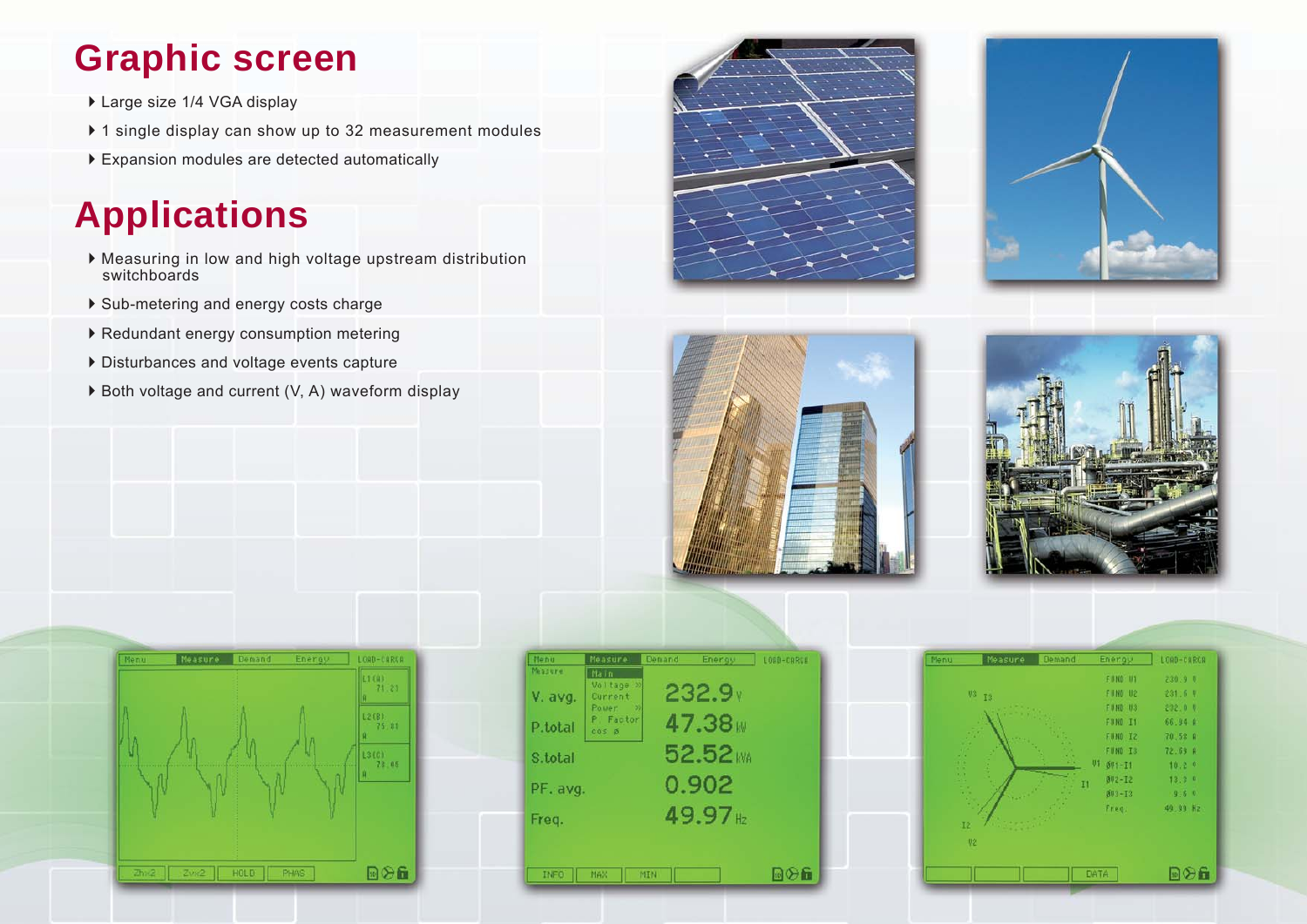

#### **Harmonics**

Harmonics are disturbances which introduce losses in the power transformers and wires or bus-bars.

It is essential to asses them accurately. By means of the **CVM***k2* you will obtain:

- $\blacktriangleright$  Harmonic decomposition in voltage and current up to the 50<sup>th</sup>
- ` Harmonic distortion in voltage and current (% THD)
- ` Calculation of the *k factor*; it assesses the performance of the power transformer

#### **Unbalance, asymmetry and flicker**

- $\blacktriangleright$  Calculation of the  $k_{\scriptscriptstyle \rm a}$  and  $k_{\scriptscriptstyle \rm d}$  in voltage and current
- ▶ Phasorial diagram display
- ` Display the cos ϕ and power factor (by phase and three-phase)
- ▶ PST and PLT (flicker) calculation

#### **Disturbances**

Thanks to the high sampling rate (TRMS), **CVM***k2* can detect disturbances and events in voltage such as:

- ▶ Overvoltages
- ▶ Sags
- $\blacktriangleright$  Interruptions

With **Power Studio** software we can graphically monitor the captured events by means of CBEMA and ITIC curves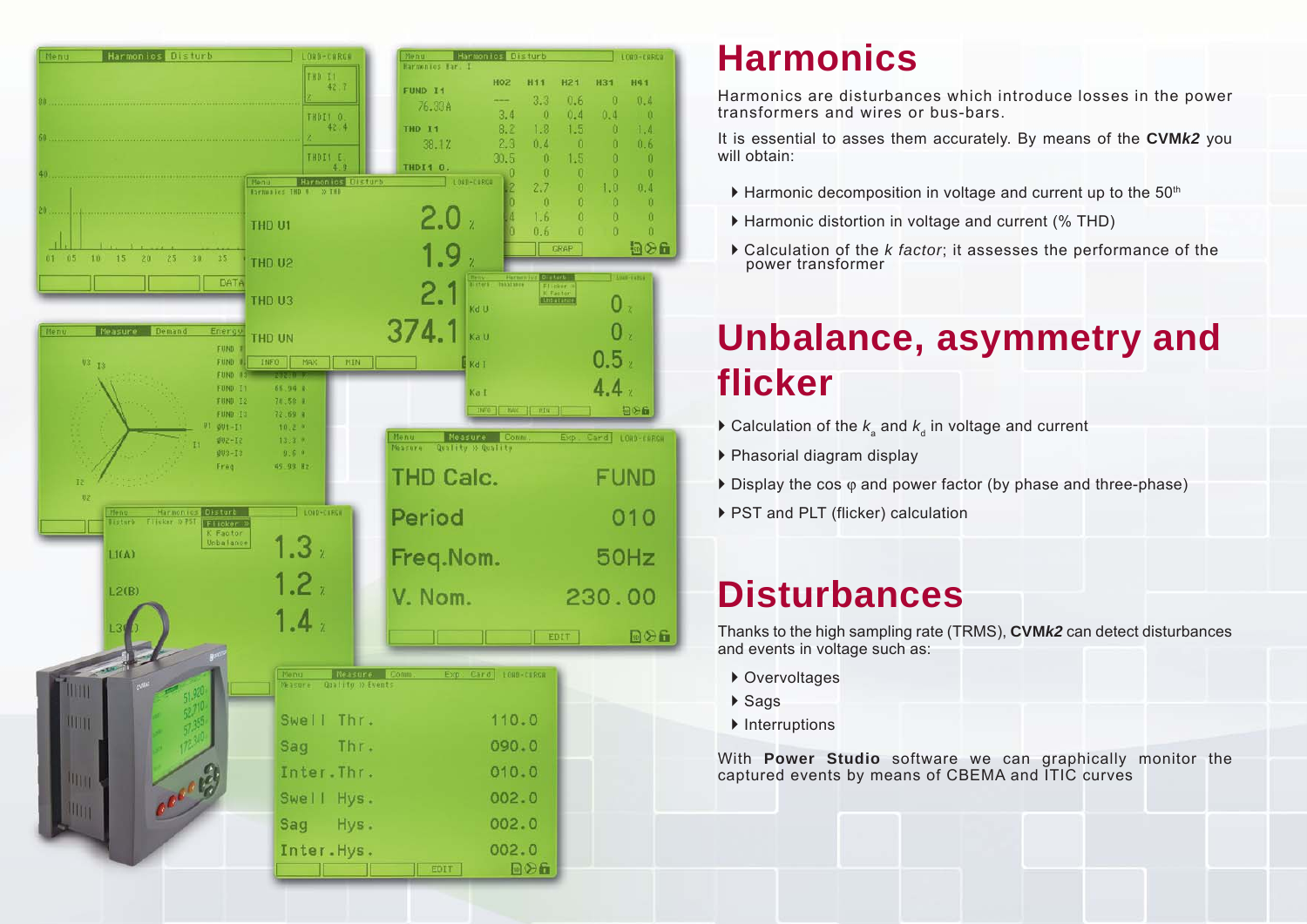#### **Energy**

The rationalisation and electrical consumption control is essential in any installation. Therefore, with **CVM***k2* you will be able to monitor the consumption at the measuring points with maximum accuracy:

- $\blacktriangleright$  Active, apparent, capacitive and inductive reactive energy (imported and exported)
- $\triangleright$  Display of total, monthly or annual energy consumption

#### **Tariffs**

The different electric markets have multiple calendars and tariffs; **CVM***k2* can discriminate up to nine tariffs, with synchronism through:

- $\triangleright$  External contacts (expansion card with digital inputs)
- ` Internal clock (loading the calendar in the equipment's internal memory)

#### **Power demand**

The calculation of demand is essential for the correct sizing of the facilities and in order to contract the correct energy. **CVM***k2* allows you to simultaneously display the following magnitudes:

- ▶ Active power (kW)
- ` Apparent power (kVA)
- $\triangleright$  Phase current  $(I_1, I_2, I_3)$
- $\triangleright$  Three-phase current  $(A_{11})$

Moreover, we can discriminate these demands and even display the maximum values on screen, with the date and time (timestamp function)

| Menu         | Measure            | Demand       | Energy                    | LOAD-CARGA               |
|--------------|--------------------|--------------|---------------------------|--------------------------|
| Energy       | Current » Tariff 1 |              | Current »                 |                          |
| kWh          |                    | 000792       | Monthly >><br>Yearly<br>≫ | 困痛                       |
| kvarLh       |                    | 00017704.698 |                           | kvarh                    |
| kvarCh       |                    | 00000003.238 |                           | kvarh                    |
| kVAh         |                    | 00092193.663 |                           | kVAh                     |
| kWh –        |                    | 00000000.044 |                           | kWh                      |
| kvarl h      |                    | 00000000.603 |                           | kvarh.                   |
| kvarCh       |                    | 00000000     |                           | kvarh                    |
| $kV$ A $h -$ |                    | 00000002.716 |                           | kVAh                     |
| INFO         |                    |              |                           | $\mathbb{E}[\mathbb{R}]$ |

| Measure<br>Comm.<br><b>Nenu</b><br>Tar iff<br><b>Measure</b> | Exp. Card<br>LOAD-CARGA |
|--------------------------------------------------------------|-------------------------|
| Num.Tariff                                                   | 4                       |
| Synchro                                                      | EXTERNAL                |
| Input num.                                                   | 2001                    |
|                                                              |                         |

EDIT

| Menu           | Measure             | Demand   | Energy.                                                                  | LOAD-CARGA        |
|----------------|---------------------|----------|--------------------------------------------------------------------------|-------------------|
| Demand.        | Tariff <sup>1</sup> | Tariff 1 |                                                                          |                   |
| P.total        |                     | Tariff 2 | $\frac{\text{Target} \cdot \text{2}}{\text{Target} \cdot \text{3}}$ 24 W |                   |
|                |                     | Tariff 4 |                                                                          |                   |
| S.total        |                     |          | $54.03$ kya                                                              |                   |
| I <sub>1</sub> |                     |          | 75.43 <sup>a</sup>                                                       |                   |
|                |                     |          |                                                                          |                   |
| 12             |                     |          | 79.02 <sup>a</sup>                                                       |                   |
|                |                     |          |                                                                          |                   |
| ĪЗ             |                     |          | 77.50 a                                                                  |                   |
| Iavg.          |                     |          | 77.32 <sup>a</sup>                                                       |                   |
|                |                     |          |                                                                          |                   |
| <b>INFO</b>    | MAX.                |          |                                                                          | $\ln(2)$ $\Gamma$ |

日分面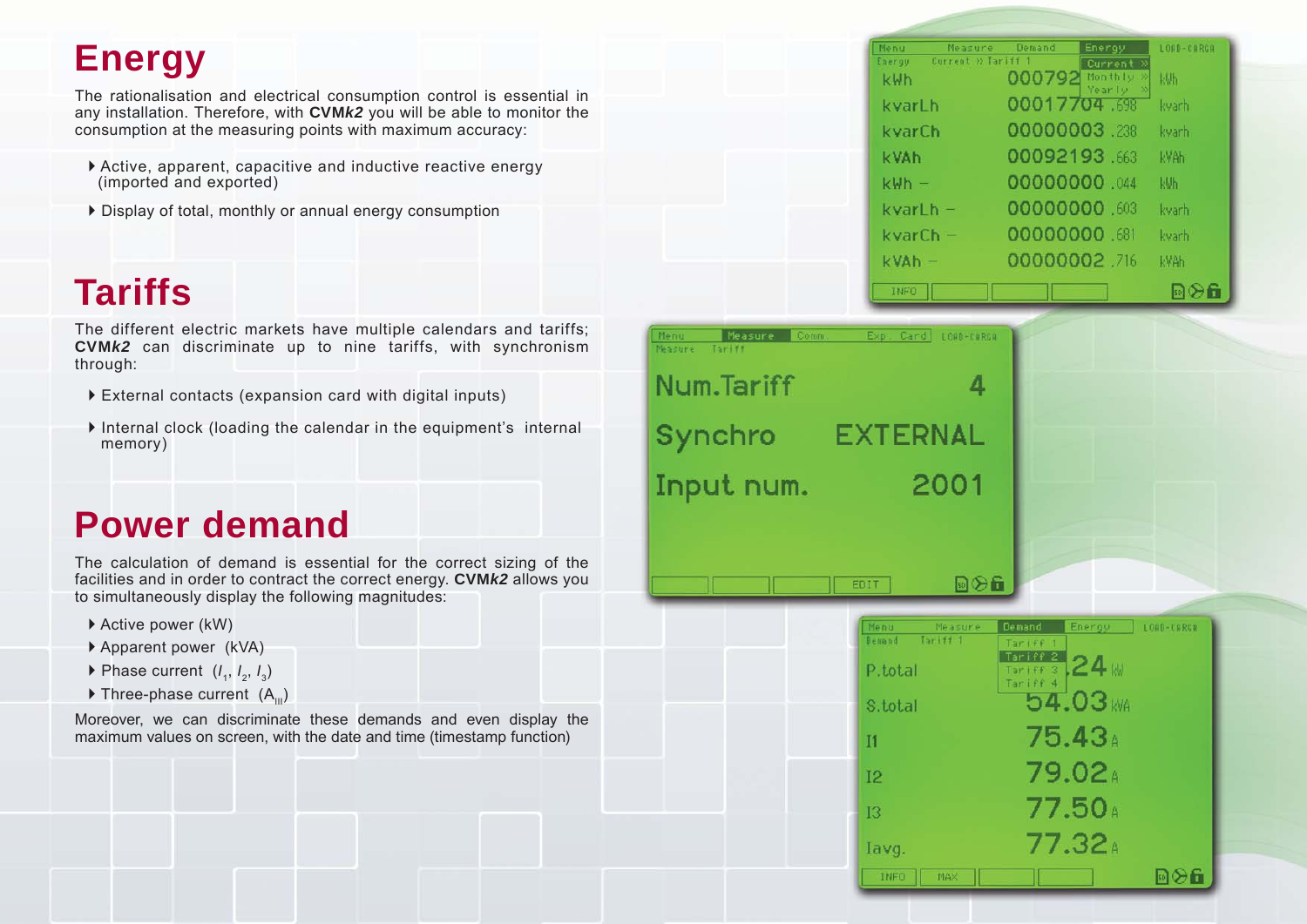# $10000000$ THI  $111$  $III$

coocceone

........

,,,,,,,,

*<u><u><i>Experience</u>*</u></u> **THILITIC**  ¢

. 2020201 .........

*sisisisii* 

........

#### **Expansion cards**

**CVM***k2* is designed with three expansion slots, where we can house different optional cards giving additional functions to measurement:

- ▶ Free voltage digital 8I/8O (opto-coupled transistor outputs)
- ▶ Free voltage digital 8I/4O (relay outputs; 1 switched NO / NC)
- ▶ Analogue 0...20 mA or 4...20 mA 8I/4O (selectable)
- Ethernet (Modbus / TCP) and SD memory card (512 MB)

### **Extended applications**

- ` Instantaneous display of any process or physical variable (analogue)
- ` Acquisition and accounting of other magnitudes through pulses (water, gas, steam, etc).
- $\triangleright$  Connection and disconnection of loads by demand
- ▶ Electrical magnitude conversion to a 0...20 mA or 4...20 mA signal







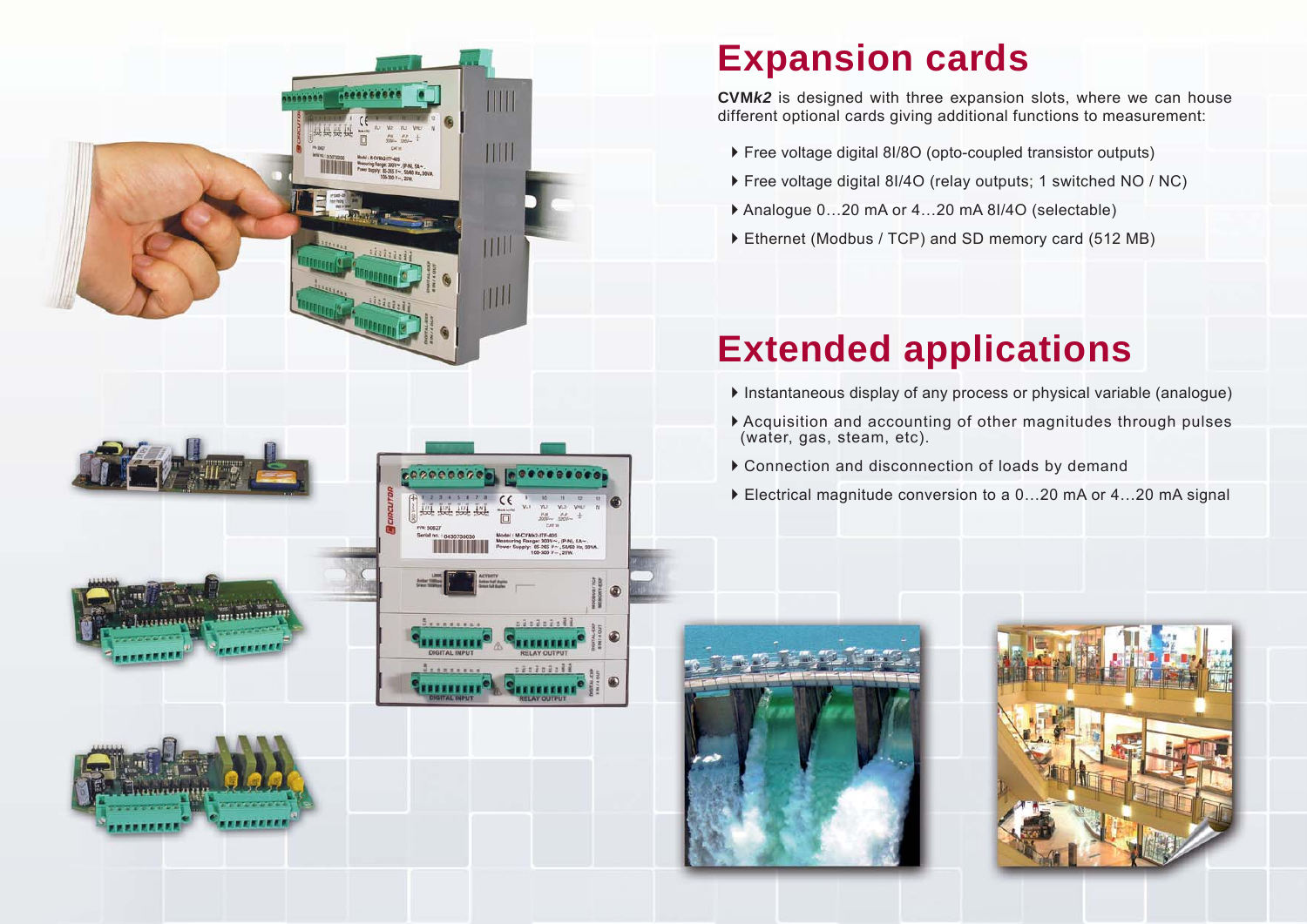#### **Monitoring software**

Its main function is to register and communicate with **CIRCUTOR**  equipment, in order to carry out the analysis of the captured data and thus reach conclusions.

**Power Studio Scada** allows you to:

- $\triangleright$  Carry out precise energy supervision of the facility
- $\triangleright$  Carry out preventive maintenance for lines and installations
- $\blacktriangleright$  Impute energy costs by section or measuring point

The main functions are:

- $\triangleright$  Online display of the power analyzer
- ` Remote parametrisation of the equipment
- ▶ Log record
- ` Analysis of the data by means of tables or graphs
- $\triangleright$  Display of reports and billing simulations
- ▶ Built-in webserver function (multi-point access software)
- $\triangleright$  Possibility of creating access profiles
- ▶ Great versatility and use-friendly
- ` For the exchange of data, it has a DDE server and integrated XML

**CVM***k2* responds to the standardised Modbus/RTU (RS-485) and Modbus/TCP (Ethernet) protocols, and can be interrogated from any other market application.